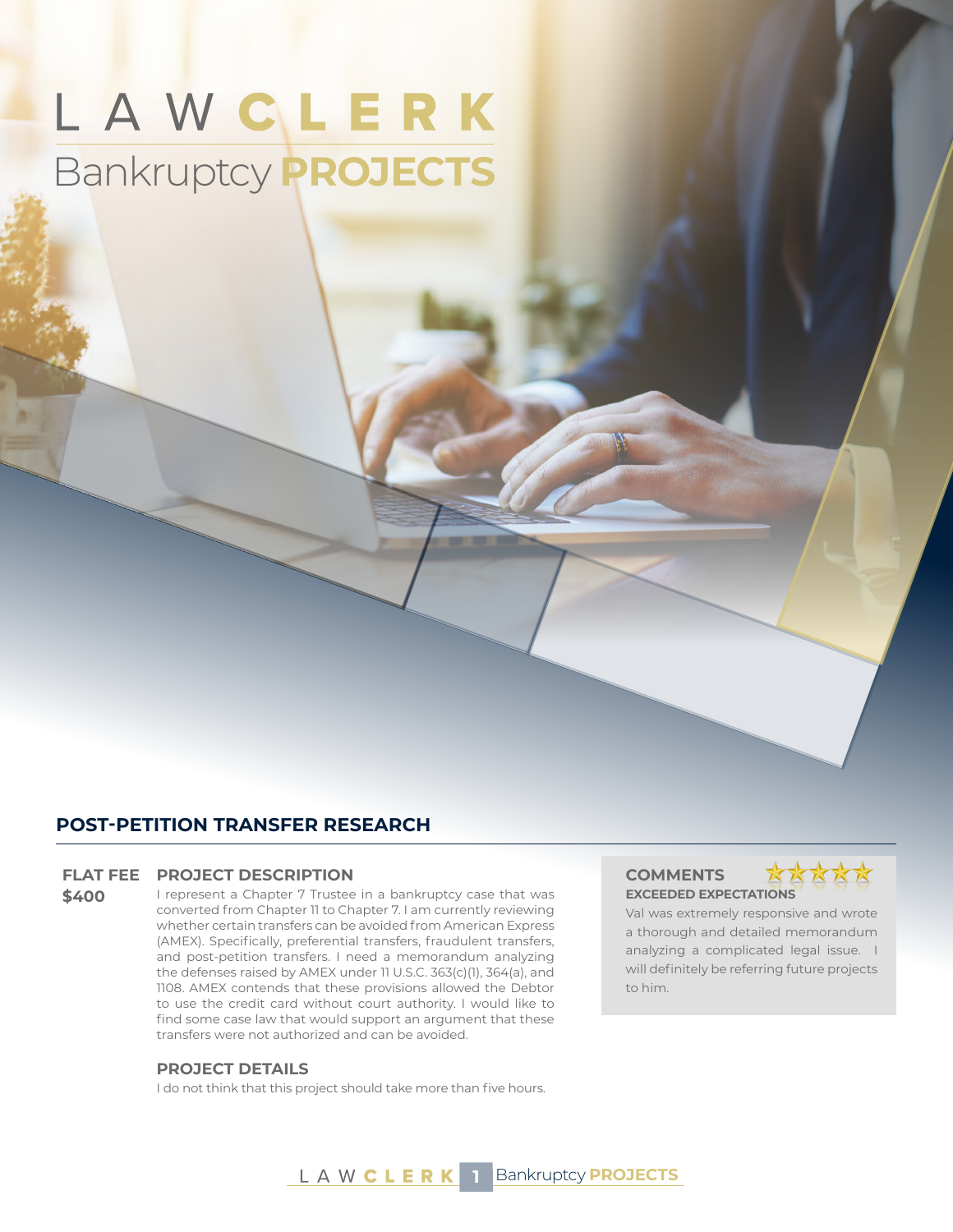#### **DISALLOWANCE OF DEFAULT INTEREST IN BANKRUPTCY CASE SURVEY**

#### **FLAT FEE PROJECT DESCRIPTION COMMENTS**

**\$2,000** In In re Beltway One Development Group, 547 B.R. 819 (9th Cir. B.A.P. 2016), the BAP confirmed the presumptive rule providing that an oversecured creditor is entitled to receive post-petition, pre-effective date interest (aka "pendency interest") at the default (vs. contract) rate. The BAP, however, also held that such presumption is rebuttable based on "equitable considerations."

> The memo should identify every possible case since January 1, 2015 where a debtor has disputed paying a secured creditor's pendancy default interest and provide a detailed description of the facts that the court considered in deciding whether to award all or part of the default interest and the legal basis for such determination.

> To the extent that any court's discuss the allowance or disallowance of default interest in terms of "equitable considerations," the court's analysis should be highlighted and discussed in the memo as well.

#### **PROJECT DETAILS**

I need a very thorough research memo analyzing published and unpublished opinions from all bankrupty courts, federal district courts, BAPs, and circuit courts since January 1, 2015.

Westlaw or Lexis access is required.

As I need a deep dive and detailed factual analysis, including perhaps accessing the underlying pleadings to understand the facts if they are not clear from the opinions. I expect this project to take 20 or more hours.

**EXCEEDED EXPECTATIONS** The memo was excellent. Very thorough. Great analysis.

\*\*\*\*\*

### **OBJECTIONS TO TRIAL EXHIBITS (3)**

#### **FLAT FEE PROJECT DESCRIPTION COMMENTS**

**\$800** I need written objections to trial exhibits. Applicant will need to review the designated exhibits and identify proper objections and complete written objections for filing.

#### **PROJECT DETAILS**

Applicant will need to review and sign additional case-specific confidentiality agreement prior to start. There are approximately 50 exhibits to review and determine which objections apply. Sample of format for written form will be provided.

#### **RESEARCH AND MEMO RE ELIGIBILITY TO FILE CHAPTER 7 BANKRUPTCY**

#### **FLAT FEE PROJECT DESCRIPTION COMMENTS**

**\$600** I have an individual client that has significant tax liability and a somewhat unusual fact pattern. I need a detailed memo analyzing whether he is eligible to file chapter 7.

### I recommend him! **PROJECT DETAILS**

For someone with chapter 7 experience, I expect that this will take 4-6 hours.

## **EXCEEDED EXPECTATIONS**



John is great to work with -- he always does a great job and is always ahead of schedule. He asks good questions to make sure he has the relevant information and appears to really take pride in getting the job done well.

**EXCEEDED EXPECTATIONS**



Ben provided an excellent memo and was wonderful to work with.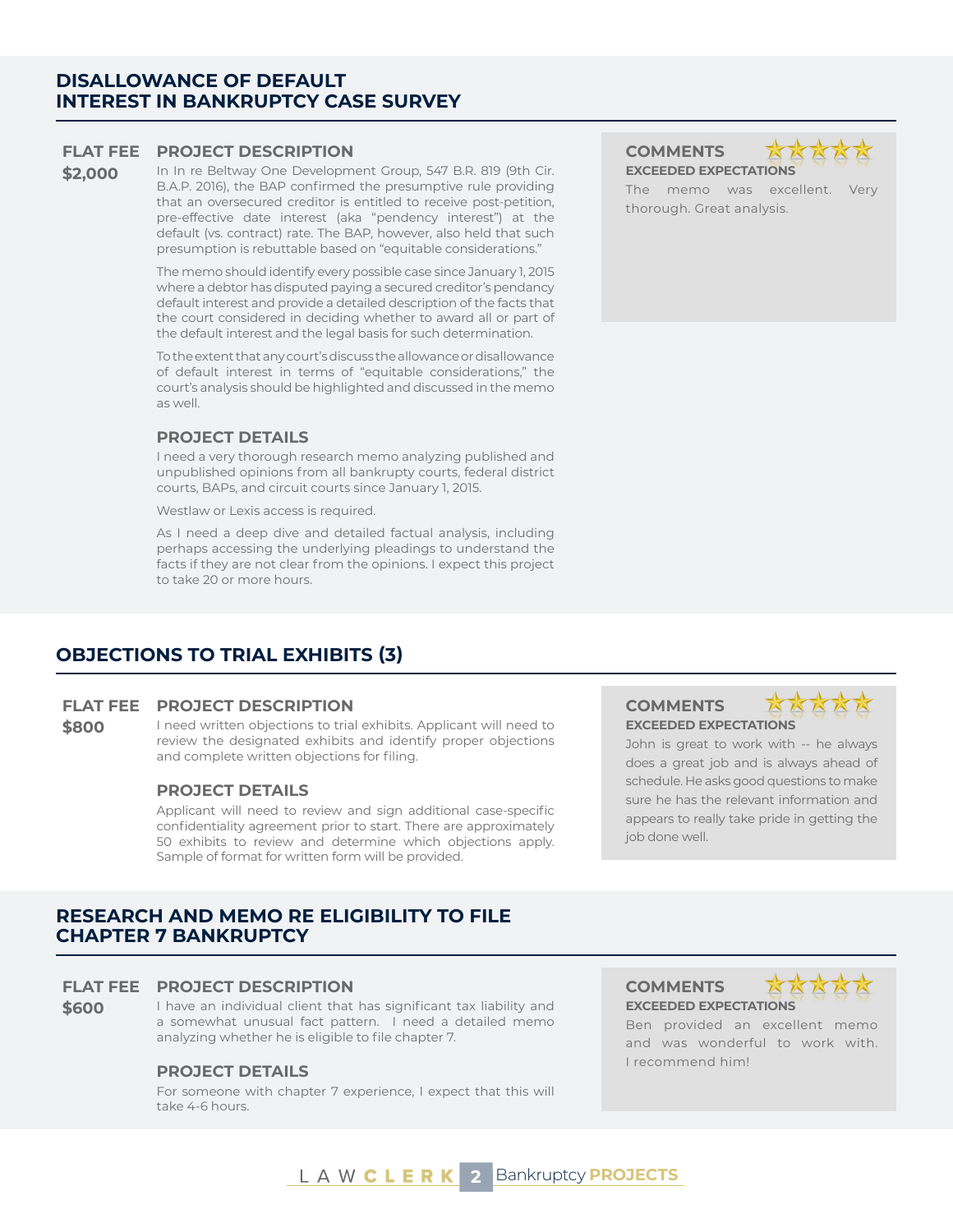#### **FORECLOSURE DEFENSE RESPONSE BASED UPON BANKRUPTCY LAW**

#### **FLAT FEE PROJECT DESCRIPTION COMMENTS**

**\$500** Draft an Answer and possible simple counterclaim. **EXCEEDED EXPECTATIONS** 

#### **PROJECT DETAILS** *CONSTRUCT DETAILS CONSTRUCT DETAILS*

Debtor/Defendant who I represent filed a Chapter 13 in December 2011 and later converted the case matter to a Chapter 7. On August 14, 2012, she obtained an Order of Discharge and at the time she obtained the Order of Discharge she was responsible for the mortgage on the property . The mortgage company did issue a reaffirmation agreement. A few months later, the mortgage filed a foreclosure action and in response, Debtor filed a Chapter 13 to address the secured portion of the mortgage. The mortgage was in fact crammed down to the market value of the house and the Debtor paid the crammed down market amount at the current market interest rate for 60 months. The Debtor completed the plan and after the Trustee completed their audit they deteremined that the Debtor was not eligible for a discharge because the Debtor had a received a discharge in 2012.

It is my position that the foreclosure was wrongfully revived in that the mortgage company did not have the right to proceed with foreclosure. I believe that the Discharge Order in the Chapter 7 issued in 2012 covered the Debtor's liability as it relates to any unsecured portion of the mortgage and that the completion of the confirmed plan satisfied any remaining any portion.

#### **MOTION TO DETERMINE ESTATE PROPERTY**

#### **FLAT FEE PROJECT DESCRIPTION COMMENTS**

**\$525** Draft a Motion to Determine that a Settlement is Not Property of the Bankruptcy Estate. Conduct case law research to support said Motion. The settlement at issue stems from a products liability class action. A faulty medical device that was inserted in the debtor several years prior to the debtor filing bankruptcy, but the debtor was unaware of the cause of action until several years after the bankrutpcy case was closed. Our main adversary in this matter will be the Chapter 7 Trustee.

#### **PROJECT DETAILS**

I have several cases to get you started on research and I also have a few forms you can review to assist in drafting the motion. This is a case of first impression for our judge while other bankruptcy courts appear to be split on the issue. There is no binding 11th circuit precedent that I am aware of. I anticipate the motion will be 4-5 pages and should take 4-5 hours to research and draft.



James did an excellent job. He wrote a great brief that was exactly what I need, he completed the assignment well before the deadline, and he was extremely responsive throughout the process. I hope I get to work with him again in the near future.

#### **LUCKY SEVEN**

#### **FLAT FEE PROJECT DESCRIPTION COMMENTS**

**\$400** Need a motion for reconsideration of the dismissal of a bankruptcy case. Need the corrected filing to be completed.

#### **PROJECT DETAILS** use again!

Need a motion for reconsideration of dismissal of bankruptcy filed by the court this morning. Need the corrected filing to be completed and uploaded.

**EXCEEDED EXPECTATIONS**



Did what I needed within the short time frame I had to refile. I would definitely

Tim is great and completes projects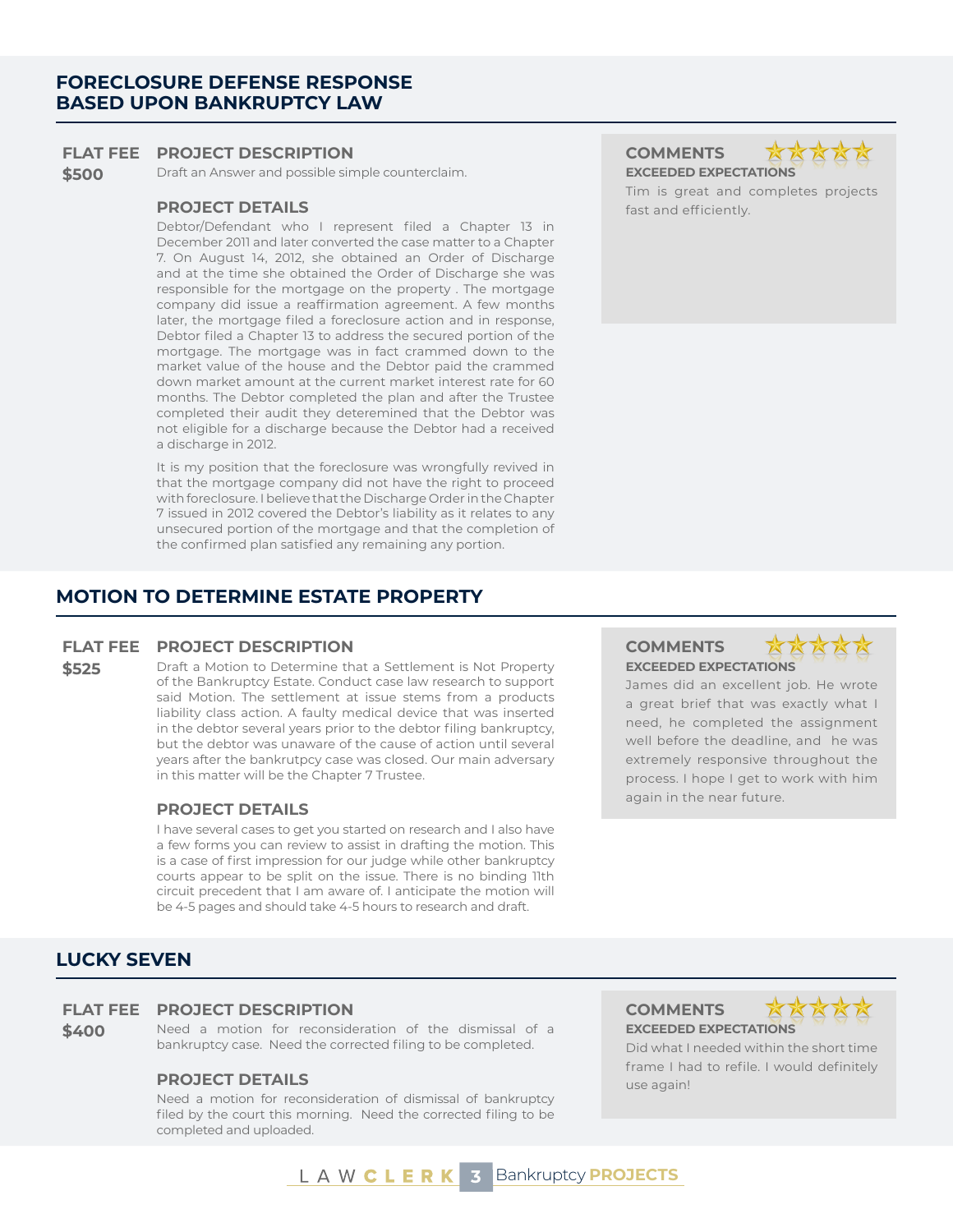#### **LEGAL MEMO ANALYZING MONEY TRANSFERS FROM FATHER TO DAUGHTER AND WHETHER A BANKRUPTCY TRUSTEE COULD CLAW THE MONEY BACK**

#### **FLAT FEE PROJECT DESCRIPTION COMMENTS**

**\$350** I have a client who needs to file Chapter 7, but he has made intermittent transfers to his daugther over the last two years and the sumtotal is substantial. I have concerns about the trustee being able to pursue the transfers under 11 usc 547/548 and GA state law. The memo should provide (1) analysis of the daugther's exposure; (2) analysis of potential defenses; and (3) a recommendation on what a good compromise (if any) with the trustee might be.

#### **PROJECT DETAILS**

I will provide you with all of the relevant information and some case law. I like to start these assignments with a phone call to make sure we are on the some page. I think this should take 3-5 hours to do a good, thorough job.

**EXCEEDED EXPECTATIONS**



Erin timely delivered a great memo with very little guidance from me. She is a talented attorney.

### **OPPOSITION TO MOTION FOR SURCHARGE**

#### **FLAT FEE PROJECT DESCRIPTION COMMENTS**

**\$750** I need an Opposition to a Limited Objection to a Motion for Stay Relief, which objection is really a request to surcharge under 506(c).

#### **PROJECT DETAILS**

Need analysis of whether (1) a request to surcharge can be brought by way of a limited objection and (2) opposition to request to surcharge based on fact that creditor has demanded return of collateral for months and amounts sought to be surcharged are not reasonable and did not benefit creditor. Total time expected 6-10 hours.

**EXCEEDED EXPECTATIONS**



Was able to turn around a bankruptcy pleading in a short period of time, on a weekend. Was receptive to making changes and updating the brief as needed.

### **EMPLOYEE WAGE TREATMENT IN CHAPTER 11 BK RESEARCH**

#### **FLAT FEE PROJECT DESCRIPTION COMMENTS**

**\$1,500** Memorandum re: treatment of employee bonuses and severance payments in chapter 11.

#### **PROJECT DETAILS**

Company has several employees in various states that were awarded 2019 retention bonuses that have not yet been paid. Employees are located in New Jersey, North Carolina, Illinois, Texas, Nevada, and California. Additional bonuses are provided under employment contracts for other employees. They are calculated based on 2019 performance, but will not be due pre-petition. Finally, there are pre-petition agreements with severance payments. Some employees may be terminated prepetition. Need research and memo regarding how each of these will be treated in chapter 11 bankruptcy case, company liability under state wage laws, and whether there is any officer and director liability under state wage laws.

**EXCEEDED EXPECTATIONS**



Turned around well-researched memo in a short time frame.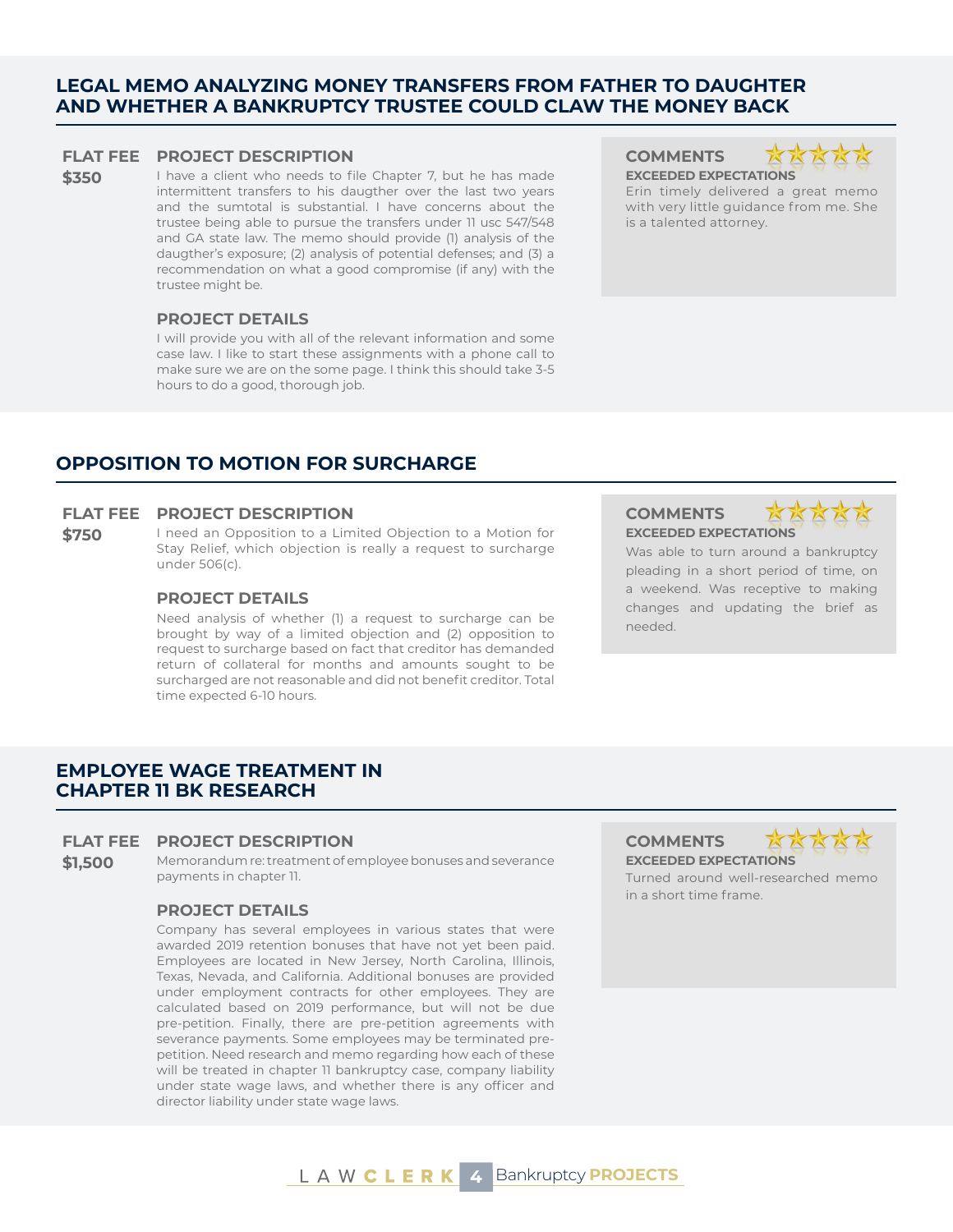**\$250** I have already filed a rule 12(b)(6) motion to dismiss, Plaintiff responded and then we filed a reply brief. The court ruled in our favor but gave the Plaintiff leave to file an amended complaint and we want to file another 12(b)(6) motion to dismiss the amended complaint. All of the previous briefs will be provided and will be helpful.

#### **PROJECT DETAILS**

The original motion and supporting briefs will be helpful in drafting this motion and I have done additional research that I will share. The plaintiff has filed an adversary pleading opposing discharge in a chapter 7 bankruptcy. Initially, the plaintiff alleged at least 8 counts pursuant 11 usc 523 and 727 but the amended complaint took out the 727 claims and focuses on the 523 claims. I think this motion and brief should take you between 3-5 hours to adequately draft and should be from 8 - 12 pages.

**xx EXCEEDED EXPECTATIONS** Stephanie put together

excellent brief for me and did so in a timely manner. She was great at communicating throughout the project. I hope to work with her again in the near future.

### **MOTION TO LIFT BANKRUPTCY STAY**

#### **FLAT FEE PROJECT DESCRIPTION COMMENTS**

**\$300** I need a motion to lift the bankruptcy stay. **EXCEEDED EXPECTATIONS** 

#### **PROJECT DETAILS**

I represent a mother who has a pending action in Texas state court for past-due child support. The father (child support obligor) filed for bankruptcy in the Southern District of Texas bankruptcy court. I would like a motion to lift the stay in bankruptcy to allow the mother to proceed to hold the father in contempt/ seek jail time. The father is settling claims in bankruptcy with other debtors without paying child support, and has not paid in several years.

### **11 U.S.C. 724(a) RESEARCH**

#### **FLAT FEE PROJECT DESCRIPTION COMMENTS**

**\$500** I am representing a Chapter 7 Trustee in a bankruptcy case where the IRS has filed a proof of claim that asserts a blanket lien over all personal property of the Debtor. The lien appears to be properly perfected. The lien, however, is related to IRS penalties. There is a sizable amount of personal property held by a constable that is estate property, but the Debtor has asserted a keepsake exemption in some of this property. The Debtor has also claimed a homestead exemption in a property where the priority secured creditor is the IRS lien. My question involves whether the Trustee can avoid the IRS lien under 11 U.S.C. 724(a) and liquidate these items of property notwithstanding any exemptions claimed by the Debtor.

#### **PROJECT DETAILS**

Please provide a memorandum addressing 11 U.S.C. 724(a) and whether it can be used by a Chapter 7 Trustee to liquidate exempt bankruptcy estate property. It would be great to be able to use portions of the memorandum in a brief that will be filed with the Court on this issue. I will upload a useful case that should provide a starting point for the research. Let me know if you have any questions.

Great job!

**EXCEEDED EXPECTATIONS**



Rinky finished the project early and was able to find several great cases on a new theory of recovering exempt property in a bankruptcy case. I will definitely use her services in the future.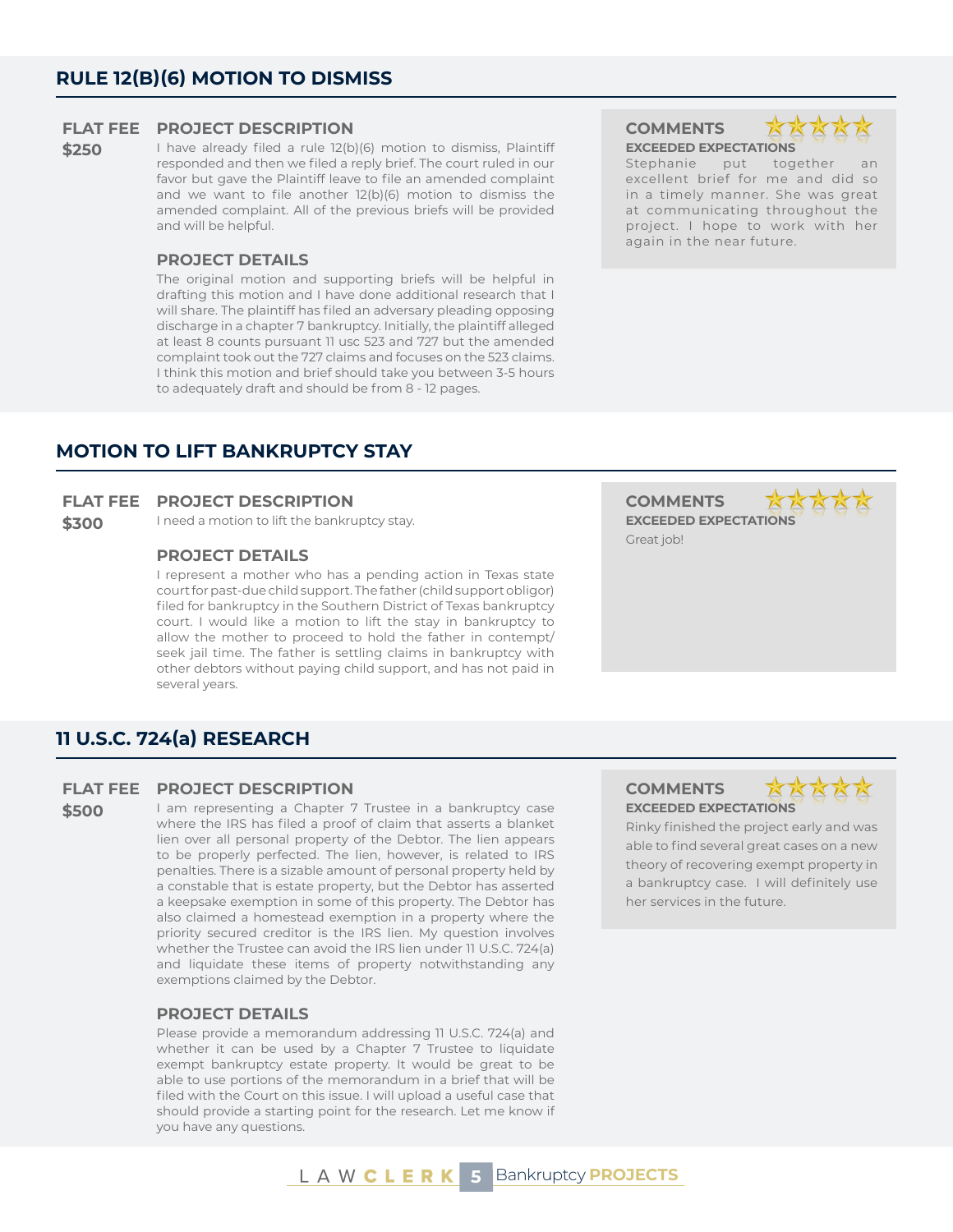**\$1,300** I need a memorandum analyzing equitable subrogation. I represent a Chapter 7 Trustee in a bankruptcy case where the trustee is holding proceeds from the sale of a property in the approximate amount of \$3,000,000. The property was over encumbered by liens and the two dueling secured creditors allowed the property to be sold with their liens, if any, to attach to the proceeds. There is a pending adversary proceeding to determine the extent and validity of liens. The Trustee has agreed to accept a carve-out of \$100,000 from one of the secured creditors in exchange for pursuing claims against another creditor that the parties believe holds a perfected deed of trust in the property/sale proceeds. Essentially, this involves using the Trustee's strong-arm powers under 11 U.S.C. 544(a). The crux of the argument is that the wrong party granted the secured creditor a deed of trust. The wrinkle is that this secured creditor has asserted a claim for equitable subrogation. I would like you to research the elements for equitable subrogation and give me your thoughts on the merits of their claim. I'm interested to see if this is a remedy that the Trustee can defeat as a matter of law due to her status as a lien creditor. I will upload the relevant pleadings.

#### **PROJECT DETAILS**

I am interested in a memorandum similar to the project on postpetition transfers that you prepared in a different matter. Let me know if the project becomes too involved and we can work out an additional payment.

### **EXCEEDED EXPECTATIONS**



Val is a fantastic asset to my law firm. I have worked with him on several projects and he has always exceeded my expectations. Val has found case law to support my legal theories, developed new arguments that I had not considered, and identified potential pitfalls. I cannot recommend him highly enough.

#### **DOCUMENT REVIEW 7-B**

#### **FLAT FEE PROJECT DESCRIPTION COMMENTS**

**\$1,500** This is a document review project. I have approximately 10,000 pages broken into two batches of approximately 5,000 pages that need to be reviewed for subject matter. The reviewer will need to complete a spreadsheet that will be provided, which will require the reviewer to identify information responsive to 40 inquiries, like bates numbers, document title, authors, recipients, description of the document, and whether certain names, terms, and ideas are discussed.

> The reviewer will be required to review the protective order entered in the case and sign an agreement providing that the reviewer has read and is bound by the protective order.

#### **PROJECT DETAILS**

Some of the files include large spreadsheets that can be quickly reviewed, as well as documents that simply require being identified by bates number and that they have been withheld as non-responsive or privileged. However, there are other documents that will need to be closely reviewed and more substantive responses provided. My best estimate is that the project will take approximately 15-20 hours to complete the review and spreadsheet.

**EXCEEDED EXPECTATIONS**



Great job on the project. Kept in constant communication regarding the status of the project and asked thoughtful and helpful questions.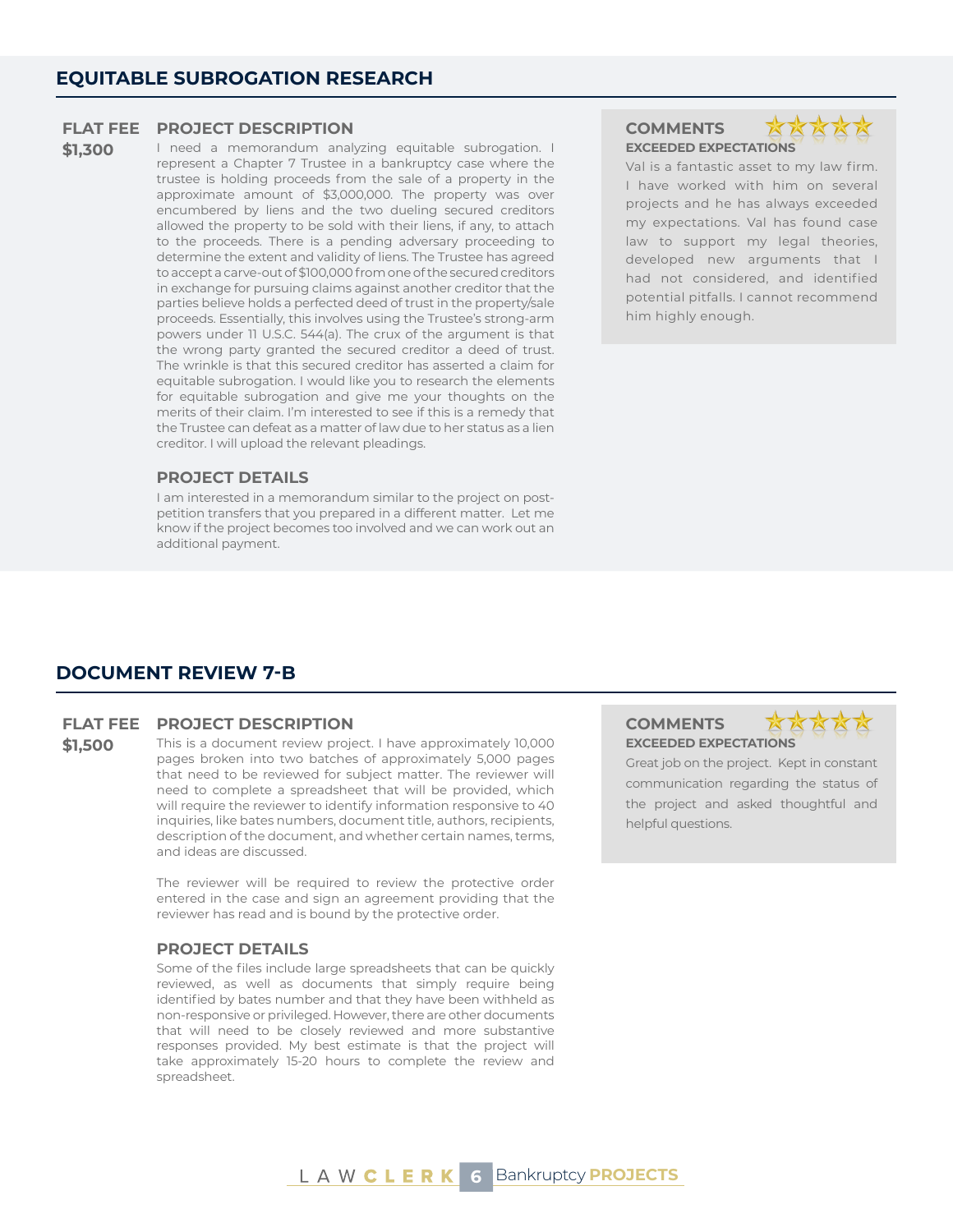**\$75** I have a former bankruptcy client who is having issues with his mortgage company. The bankruptcy was filed to catch up an arrearage, which it did, and since filing, he is adamant that he has remained current on all payments.

> However, the mortgage company is reporting negative information to the credit bureaus and also sent the client a "notice of foreclosure" letter. I want to send the lender a Qualified Written Request asking them to verify why they show the loan account as being in default.

#### **PROJECT DETAILS**

In addition to drafting the letter, this could require a small amount of independent research. I have a form for a Qualified Written Request, but I am not in love with it. If you have your on form or have general knowledge of this area of the law, that would certainly be a bonus. One way or the other, I do not see this project taking longer then 2-3 hours.

### **EXCEEDED EXPECTATIONS**



Deirdre delivered excellent work product well in advance of her deadline. I highly recommend her and hope I get a chance to work with her again in the near future.

### **MOTION TO DISMISS 11 U.S.C. 523 COMPLAINT**

#### **FLAT FEE PROJECT DESCRIPTION COMMENTS**

**\$1,000** Draft Motion to Dismiss Non-Discharge Complaint filed by creditor for failure to state a claim.

#### **PROJECT DETAILS**

Creditor filed non-discharge claims under 523(a)(2) and (4). Need to file a MTD for, among other things, creditor suing the individual instead of the entity that obtained money and there being no basis for alter ego. Would also like additional analysis on other potential claims for dismissal.

Expect project would take 10-15 hours.

**EXCEEDED EXPECTATIONS**



John is great to work with -- always goes above and beyond to get project completed and provide additional thoughts on potential arguments and strategy.

#### **BANKRUPTCY - INTEREST RATE RESEARCH FOR CONSUMER CHAPTER 13 CASES**

#### **FLAT FEE PROJECT DESCRIPTION COMMENTS**

**\$800** Issue – In bankruptcy cases that require the payment of interest to unsecured creditors based upon the present value consideration of 11 U.S.C. Sec. 1325(b)(1)(a), what should the appropriate interest rate be? I'm looking for statutes/cases that will recommend as low a rate as possible.

#### **PROJECT DETAILS**

Information needed in memo format (not just a list of cases) so that it can be incorporated into a brief. Estimated research/ preparation time should be 10-12 hours.

**EXCEEDED EXPECTATIONS**



Nicole did an exceptional job in not only compiling the research for me in a case of fairly new impression, but also crafting the argument in the most persuasive way possible. Her brief was thorough, well-organized, and the citations were immaculate!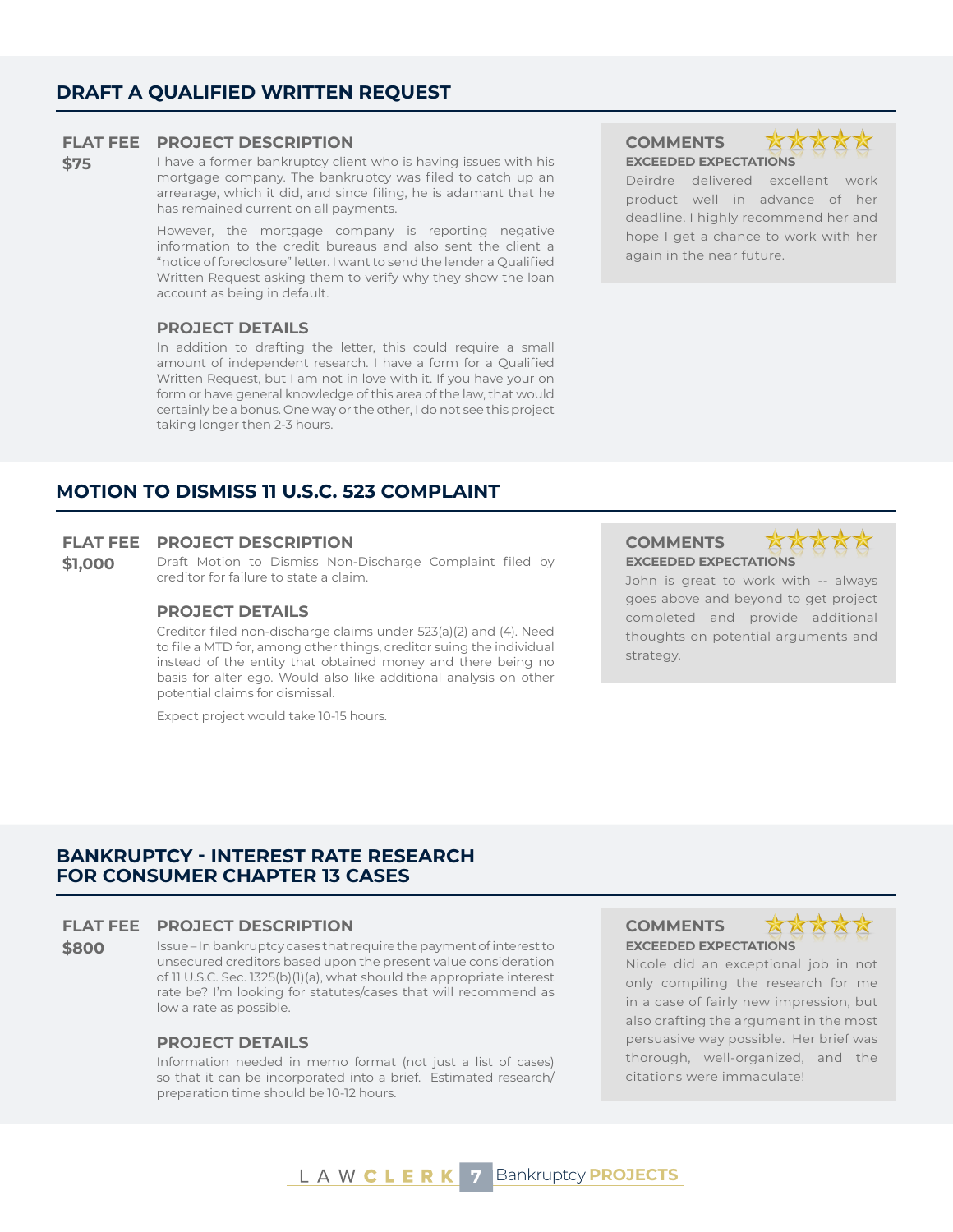**\$300** I need a brief in support of Debtor's Motion to Extend Time to Assume or Reject a Non-Residential Lease in a Chapter 11 to be filed with the bankruptcy court.

### assistance on this. **PROJECT DETAILS**

I represent the Debtor in a Chapter 11 case that was filed on December 6, 2018. I filed a Motion to Extend Time to Assume or Reject the Lease on April 4, 2019. The 120 day period set forth in section 365(d) would run on April 5, 2019. It's been the practice throughout the East Tennessee Bar that if the Motion to Extend Time was filed prior to the time to assume or reject had expired, then the Motion was considered timely even though the order granting the motion would be entered after the time expired.

In this case, the Landlord supports the motion. The Court who is very "process oriented" raised the question of whether it has the authority to grant the motion because the Court is focused on the words "prior to" in 365(d)(4). No creditor will oppose the Motion. The US Trustee's attorney tells me that her practice has always been if the motion was filed before the 120 day expired, then it was timely. The "prior to" words were added in BAPCPA.

I've got a 6th circuit BAP panel opinion that I believe is still good law. It would need to be shephardized to be sure it's not been reversed. I use Fast Case and found 5 cases citing it but nothing overruling it.

I need a short brief with authority and argument to persuade the judge. The Motion is set for hearing on 4/25. I need to file the brief on 4/23.

I can upload cases and the motion.

**EXCEEDED EXPECTATIONS** 

Good experience. Very easy to work with. I'm thankful for Mona's

#### **SECURED CREDITOR CLAIM WESTERN DISTRICT OF TEXAS**

#### **FLAT FEE PROJECT DESCRIPTION COMMENTS**

**\$500** I need assistance drafting a secured creditor proof of claim (it's a matured interim construction loan, but's basically the mortgage on a house) to be filed in the U.S. BK Court for the WD of Texas, SA Division. Short version of facts: W filed bankruptcy in 2017. We obtained lift-stay in 2018 but before foreclosure, W got TRO in State Court. TRO dissolved, but before foreclosure H filed bankruptcy in 2019. H BK got dismissed 30 days later b/c he did not file tax returns. Then H and W refiled BK (jointly this time) before foreclosure sale. I need to ensure POC is filled out correctly.

#### **PROJECT DETAILS**

I have a complete loan history, with attorney's fees and expenses (appraisal and taxes) built in. No assignment of the note. The holder is the same as the original mortgagee. I need to ensure information is properly presented on the 410 Form.

## **EXCEEDED EXPECTATIONS**



Responsive and genuinely excited about the work. A great resource!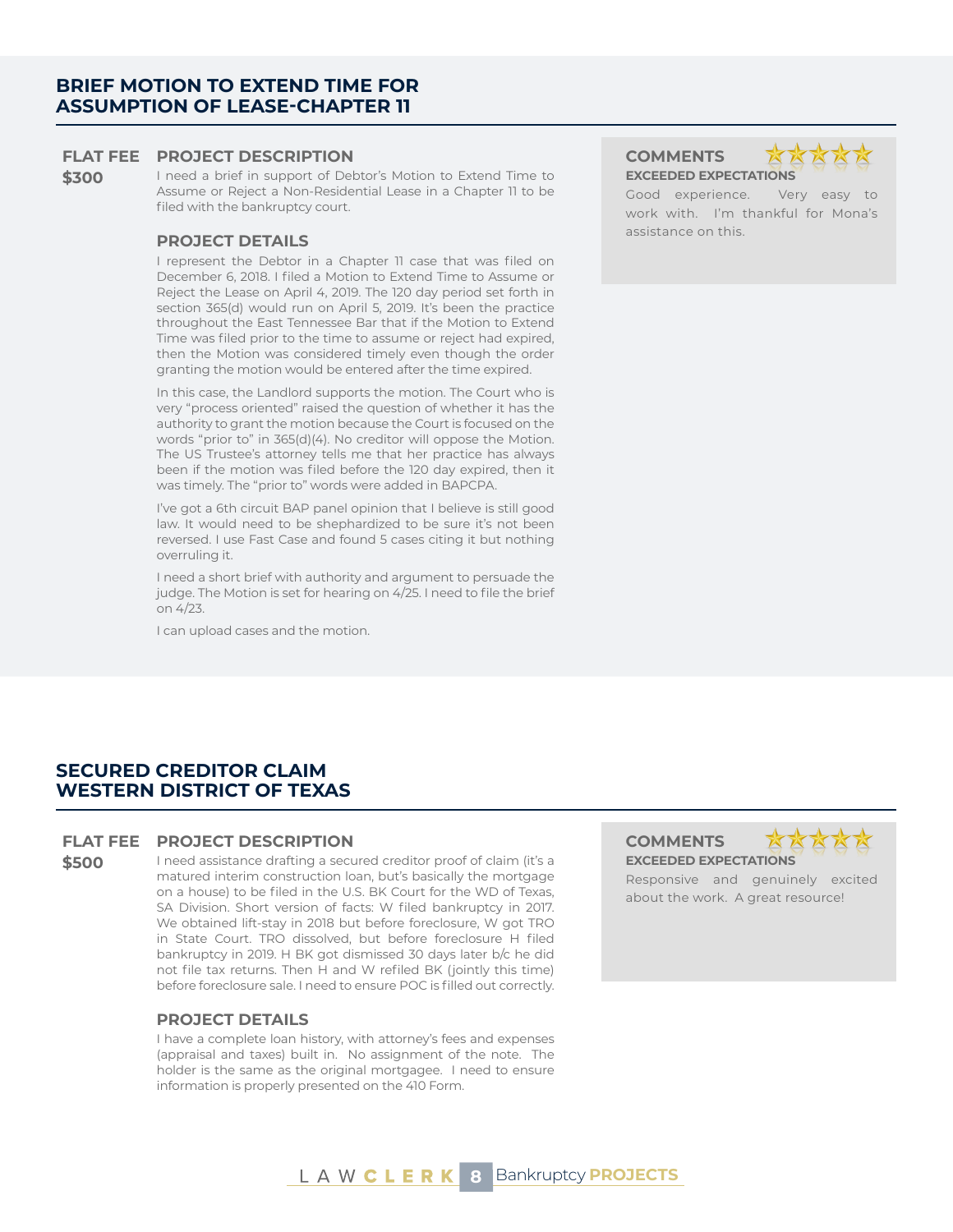#### **BANKRUPTCY CASE STRATEGY**

#### **FLAT FEE PROJECT DESCRIPTION COMMENTS**

\$2,500 Hi John. I have a chapter 11 that had to be filed to stop an execution on less than 24 hours notice so there was no time for the typical bankruptcy planning. The company has revenue of over \$9M but is operating at a loss currently; however, that is standard as the business model requires about a 10 year ramp up to become profitable. The company expects to be profitable by early next year.

#### **PROJECT DETAILS**

I am hoping you would be interested in reviewing the schedules, pleadings and preparing a detailed memo of the potential exit strategies and risks that I can use to discuss with the client. It seems to me the options are a 363 sale and a traditional restructuring of the debt. The primary creditor is the parent, who technically has a secured claim, but there are preference challeneges to the validity of the secuity interest that may not withstand scruinty when challeneged by the primary unsecured creditor, who is also a competitor.



John's knowledge and experience are invaluable.

#### **BANKRUPTCY EMPLOYMENT ISSUE**

#### **FLAT FEE PROJECT DESCRIPTION COMMENTS**

**\$500** I need a memo that answers the following question:

Does a pre-petition agreement for a success fee, which agreement was entered into pre-petition, render an attorney that will serve as bankruptcy counsel not disinterested?

#### **PROJECT DETAILS**

The success fee was agreed to pre-petition and is payable by the contemplated debtor post-petiton if certain events occur in the bankruptcy case within a set time period. The success fee will be disclosured to the bankruptcy court in connection with seeking approval of the bankruptcy attorney's employment under Section 327(a). The attorney will not have any outstanding obligation (i.e. will have been paid in full for all pre-petition services) other than the success fee obligation prior to the petition date.

I want all pertinent cases uploaded, as well as the memo.

**EXCEEDED EXPECTATIONS**



Once again, James provided a succinct, well-researched and well-written, memo. His work is excellent.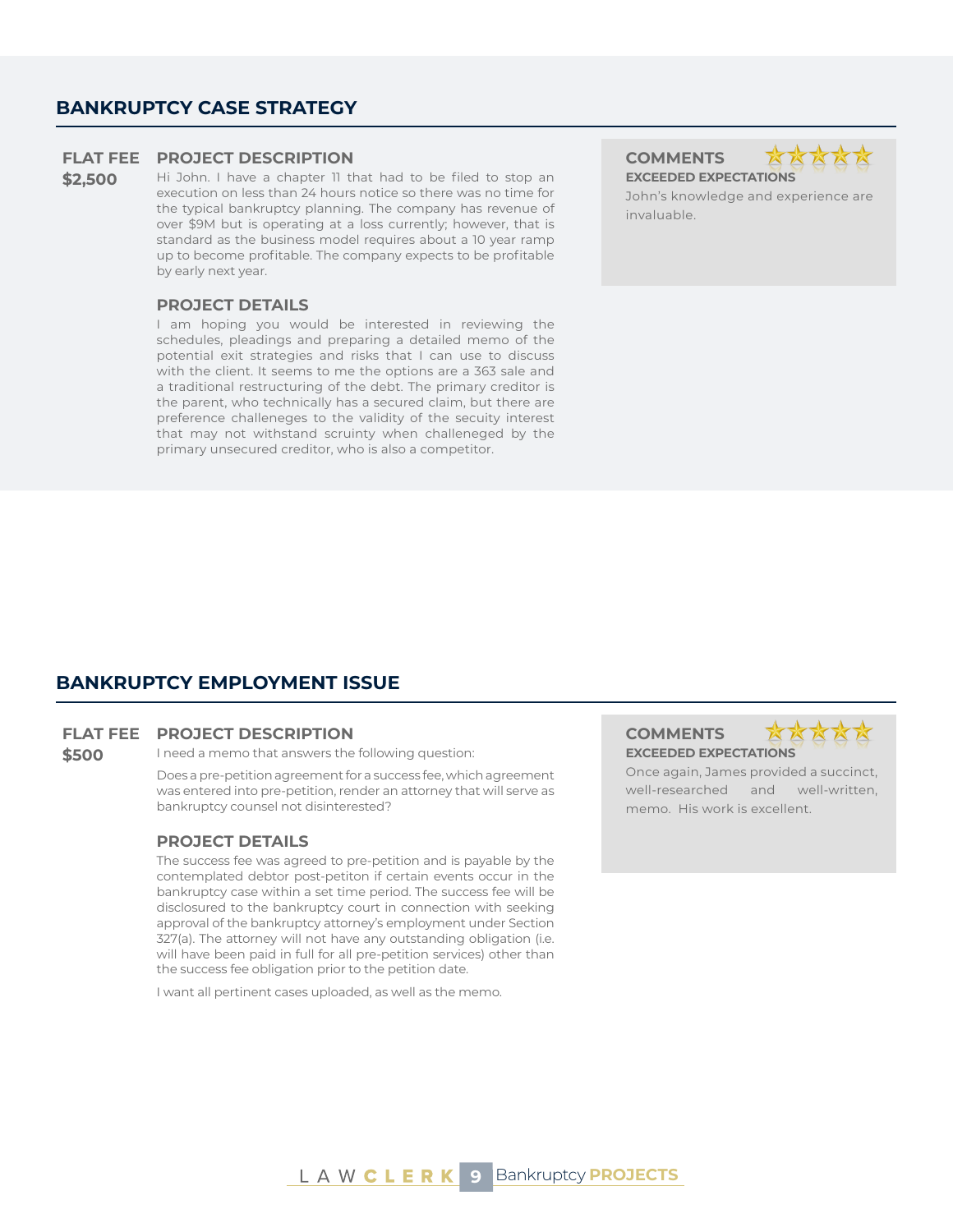#### **DRAFT REPLY BRIEF IN SUPPORT OF MSJ AND A REPLY BRIEF TO A MOTION TO STRIKE AFFIDAVITS IN SUPPORT**

#### **FLAT FEE PROJECT DESCRIPTION COMMENTS**

**\$450** I have already filed a motion for summary judgment on behalf of the defendant in this bankruptcy adversary proceeding, and I just received the plaintiff's response. Plaintiff also filed a motion to strike our supporting affidavits which I will explain. I would like to file a thorough reply to both of these pleadings.

#### **PROJECT DETAILS**

The plaintiff has filed an adversary pleading opposing a chapter 7 discharge pursuant to 11 usc 523. Originally, they also had four claims under 11 usc 727 but did not bring those claims in the amended complaint the court forced plaintiff to file due to a motion to dismiss that we filed. Between the current brief in support of motion for summary judgment and previous briefs we filed in support of our motion to dismiss, you will have a lot of material to work with. I would expect this to take you 5-7 hours.

#### **MOTION TO STRIKE JURY DEMAND (BANKRUPTCY ADVERSARY)**

#### **FLAT FEE PROJECT DESCRIPTION COMMENTS**

**\$600** I need a straightforward motion to strike a jury demand. The adversary is a 523 nondischargeability action and there is no right to a jury trial in such actions.

#### **PROJECT DETAILS**

I have pulled a few cases on point, however, research needs to be done on whether the numerous affirmative defenses somehow create a right to a jury trial. I am fairly confident they do not.

**EXCEEDED EXPECTATIONS** This lawyer consistently delivers excellent work!!

### **EXCEEDED EXPECTATIONS**

Shawn drafted a great motion to strike a jury demand in a bankrupcty adversary. I made a few minor tweaks and sent it off to the client! I will work with Shawn again and highly recommend!

### **BANKRUPTCY EVALUATIONS**

#### **FLAT FEE PROJECT DESCRIPTION COMMENTS**

**\$500** Process client provided data and compute plan payments and legal and administrative costs of a chapter 13 or chapter 11 plan.

#### **PROJECT DETAILS**

You will receive 1-2 intake forms used by a local bankruptcy practitioner for evaluating schedules and will be allowed to seek followup data as needed. Client and his spouse each have significant debt but significant incomes. Client has a six figure deficiency judgment on a foreclosed mortgage and ~\$130,000 annual income from government employment, so he is above median standards for chapter 7. Spouse is a recovering addict with significant debt from multiple problems and a large income, as well. I need to know -- in actual numbers: 1) how chapters 11 or 13 can help client and how large and how long his payments would be in the plan, including trustee and legal fees; and 2) whether this should be pursued as married or separately. End result may not be a filing. I need to evaluate how much better I can do by negotiating with the plaintiff and whether I should accept spouse as a client and solve both problems in bankruptcy.

**EXCEEDED EXPECTATIONS**

Excellent work, timely provided. Very useful.